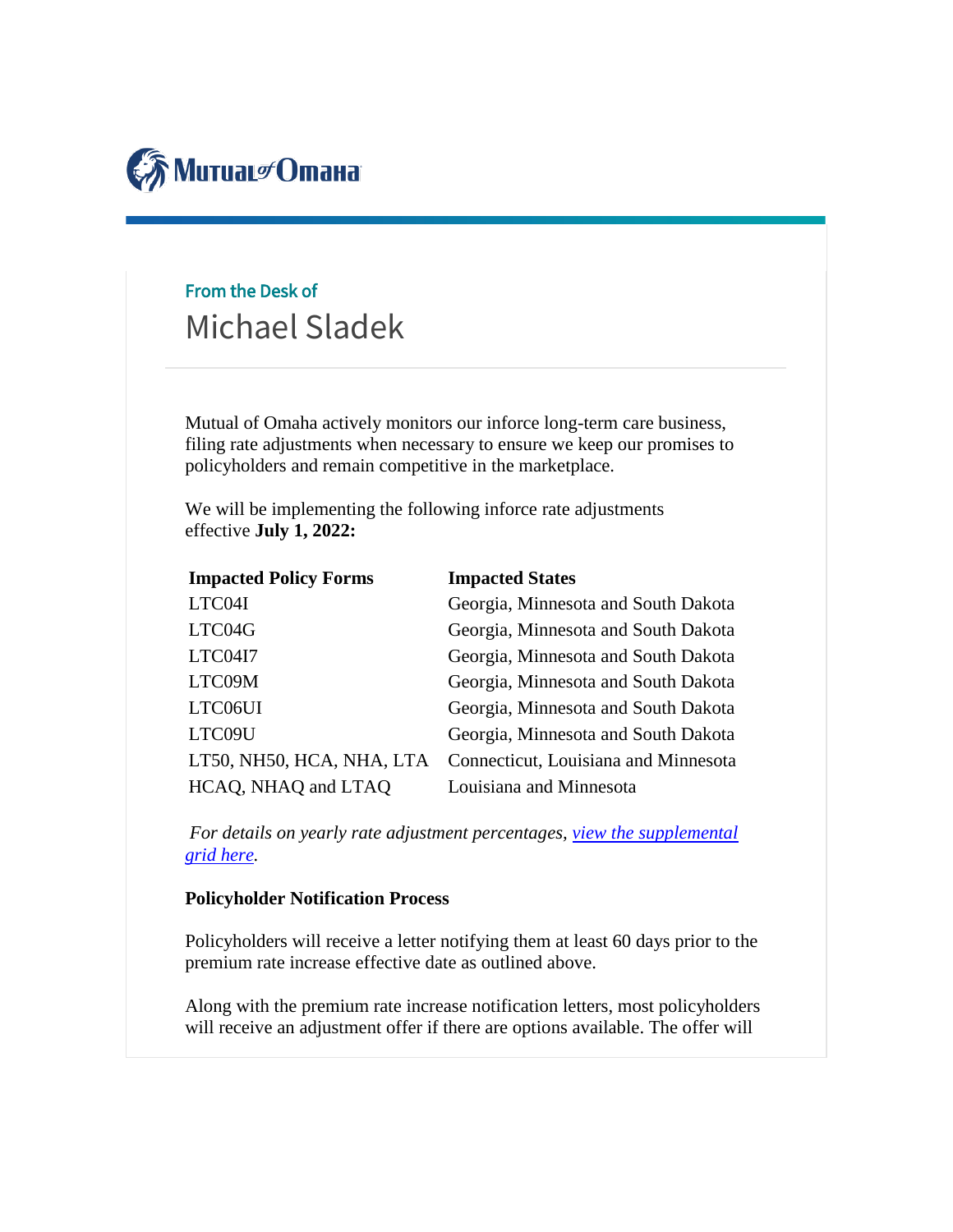provide the policyholder a benefit reduction alternative to help reduce the impact of the premium increase.

## **Tools Available**

Additional resources are available on Sales Professional Access, including:

- Historical rate adjustment information by policy form on the Rate Adjustment page.
- A list of impacted policyholders on the Reports page.

Please share this information with your producers. Any additional information and state approvals will be communicated in our weekly Express newsletter. **For a complete list of affected policy forms as well as additional key information, including quoting best practices, please [review the FAQ.](http://blogs.mutualofomaha.com/express/files/2022/04/External-Inforce-Rate-Increase-FAQ_April-2022-Update_Brokerage.pdf)**

Long-term care insurance is a core product for Mutual of Omaha, and we intend to remain a key player in this market for years to come.

Should you have any further questions, please contact your Sales Director or Account Executive.



Michael Sladek VP Brokerage Sales & Digital (800) 693-6083 [Contact Me](mailto:ae.support@mutualofomaha.com)

[Privacy Policy](https://click.e.mutualofomaha.com/?qs=5248f0851eb25ea0b95c7adc4fdcbd79cd98d13dd8cc06fef62256e946e59745585a3f889fb31724f8728e79e6d80ee190459fe1a4db6049) [Terms of Use](https://click.e.mutualofomaha.com/?qs=69f6a319889d65be12b83686dc849bd5e08e7fbab163404ea52657417751fb41eadae365745e07a16cd0ab21957ddef6d2a2c0ad6347a0ab) [View Web Version](https://view.e.mutualofomaha.com/?qs=9be59f2f7cc0422ac275c45be98d7497bbf92a2876d4fb14205ab80af26b10f5642924420ff6ce2e1fc2ab732e557a2e433a8bc52887fe87ecdb02a8c20424624ae2d7269fa954baea0f59a76e37ca13)



For producer use only; not intended for the general public.